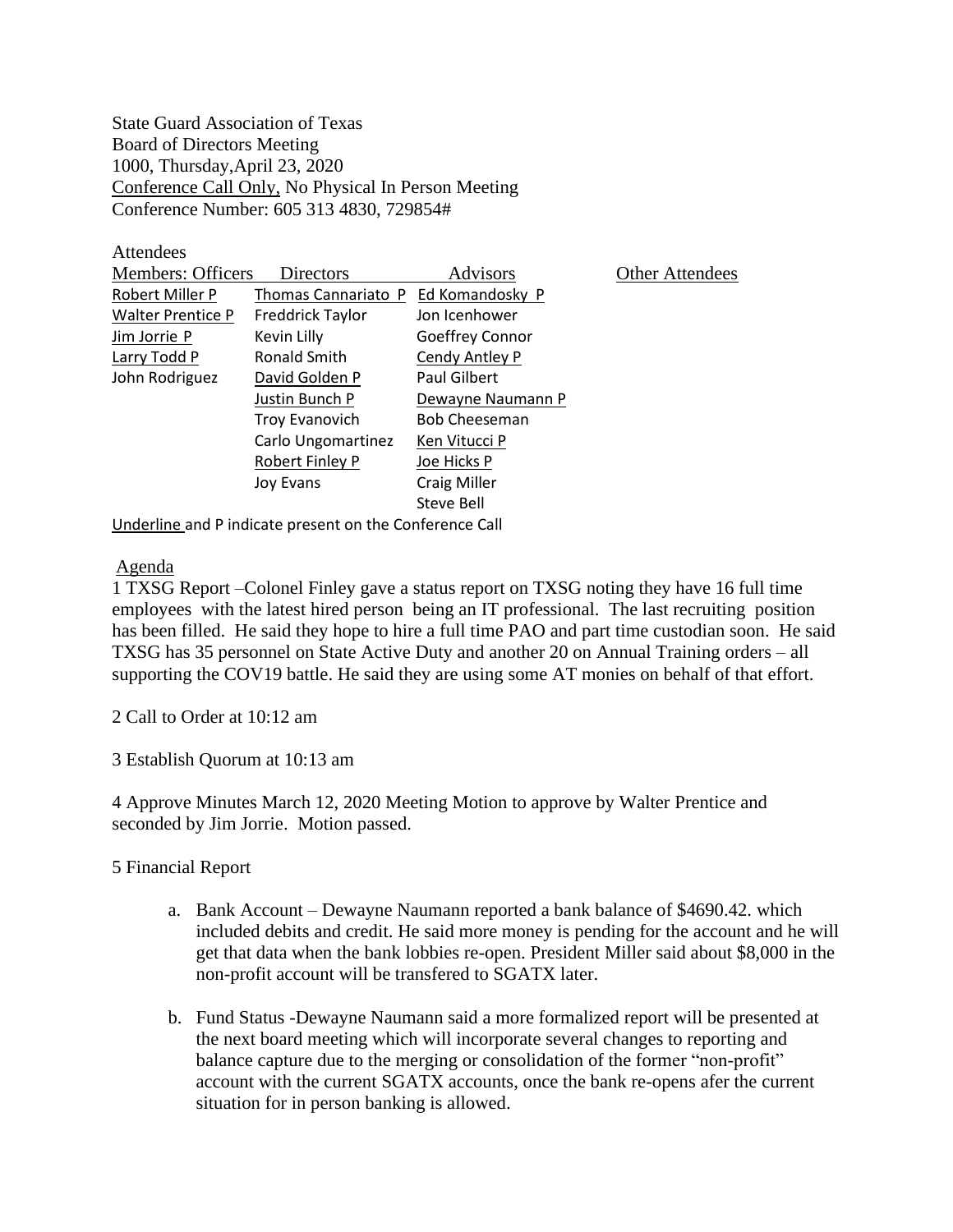## 6 Committee Reports

- a. Scholarship Ed Komandosky spoke of the Education Foundation review and subsequent awards noting two TXSG applicants who won scholarships. He said the TXSG Marlin Mote trust is being reviewed by legal folks as the award of \$1250. is a designated amount set many years ago. Presently, the trust earns more money than the award. However, the trust is a trust and may or may not be altered to reflect today's money value. Ed reported that he will relinquish his position on the Educational Foundation when they meet next year. He has named his successor to be Christian Von Wupperfeld, a retired NG commander and practicing attorney subject to a vote by the Foundation members.
- b. Membership Dewayne Naumann said he checked with the post office box yesterday and got six membership applications. He said his helper in his private business is no longer employed there and thus he is behind in logging SGATX information into his computer. However, we have 83 documented members.
- c. Awards President Miller recapped the last award (see previous minutes) and said he met with MG Bodisch about future awards. Thomas Cannariato asked for the criteria on awards for soldiers. Miller said that is being worked on. Off line, Miller said the awards criteria for SGATX presentations has been sent to Chair Cendy Antley for review and clearification if necessary.
- d. History MOU Pending defining relationship between SGATX and TXSG Historical Det. – Walter Prentice said the museum should be involved as we are dealing with different identities in property ownership. A brief discussion followed. No additional action was taken.

## 7 Old Business

- a. Web site Jim Jorrie contines to work on the web site and said he needs images and information to be used on it. He said he is open to ideas and hopes to have the site up and running soon. He was delayed due to working out of country. President Miller said, "All good plans are up to today's reality." Meaning the virus has us all in a challenging mode.
- b. Membership Certificate and Card for Members There was a discussion on methods of distribution from SGATX to members. It was advised to not use official postage, but those items could be distributed in the TXSG distribution system. Colonel Finley said that would be best method as it would not add cost to the state. Dewayne Naumann said he could use some of his company's postage when appropriate to help. President Miller pointed out that the Association cost for membership processing is nil.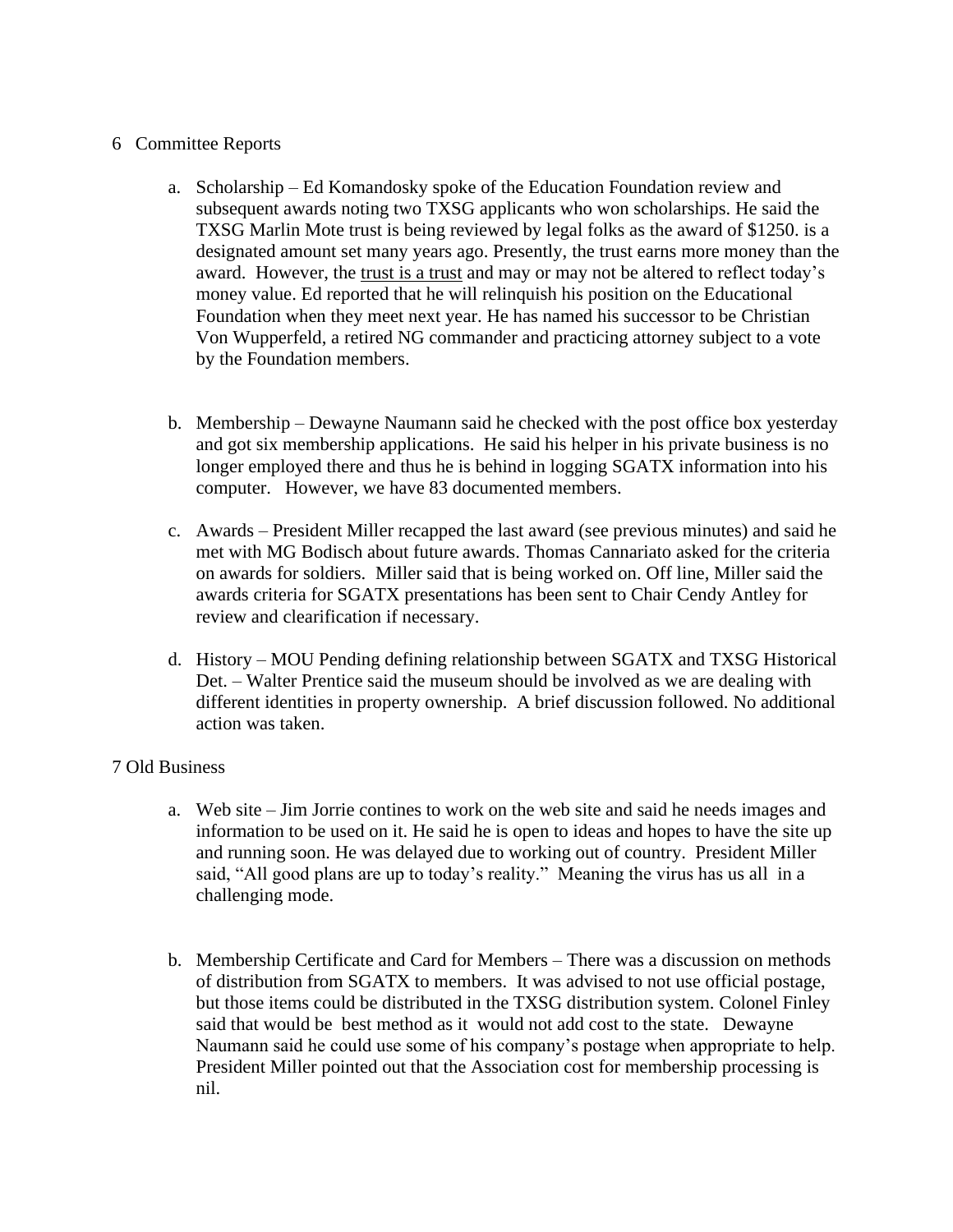- c. SOP for Treasurer President Miller said that SOP is in progress. Dewayne Naumann and John Rodriguez are aware of the tasking and agree that this task must be completed
- d. Copyrite or Trademark for Logo, ribbons and medals President Miller said it is in progress.
- e. Term of Office for Brigade Board Members It was noted that one Bde. still needs to advise on which representative will serve which term. A brief discussion followed.
- f. Confirm December 31, 2020 as end date for Founding Member Designation President Miller indicated the board had voted to make that the official end date at our meeting last month.
- g. Discuss and Decide on device for Membership Ribbon for Founding Members Still need a Bde representative to complete this disucsion. However, all attending in agreement.
	- a. Silver Hour Glass if Lifetime Membership paid during 2020
	- b. No designation for 1, 2 or 3 year membership during 2020
- h. Clarification of SGATX and SGAUS dues –After lengthy discussion on the need for clarification on this matter. Colonel Finley provided productive input and it is agreed that the current membership application form needs revamping for clarification. He also explained the current requirments for the wearing of related uniform devices.
	- i. Lifetime Member of SGAUS, pay \$10 and become Lifetime member of SGATX. Annual member of SGATX must pay appropriate amount of SGAUS dues. SGATX will work with SGAUS to make membership years coincide.
- 8 New Business
	- a. Discuss Board meeting schedule Preisdent Miller advised we might have an evening phone in meeting to meet everyone's schedule. Brief discussion followed. Six p.m. seemed to be the target when Joe Hicks said six might interfer with the dinner hour and seven p.m. might better. Thomas Cannariato agreed and the group concurred.
	- b. Other items as needed President Miller stated that he plans to appoint a Fund raising Chair to seek corporation monies for the Association to provide to TXSG.